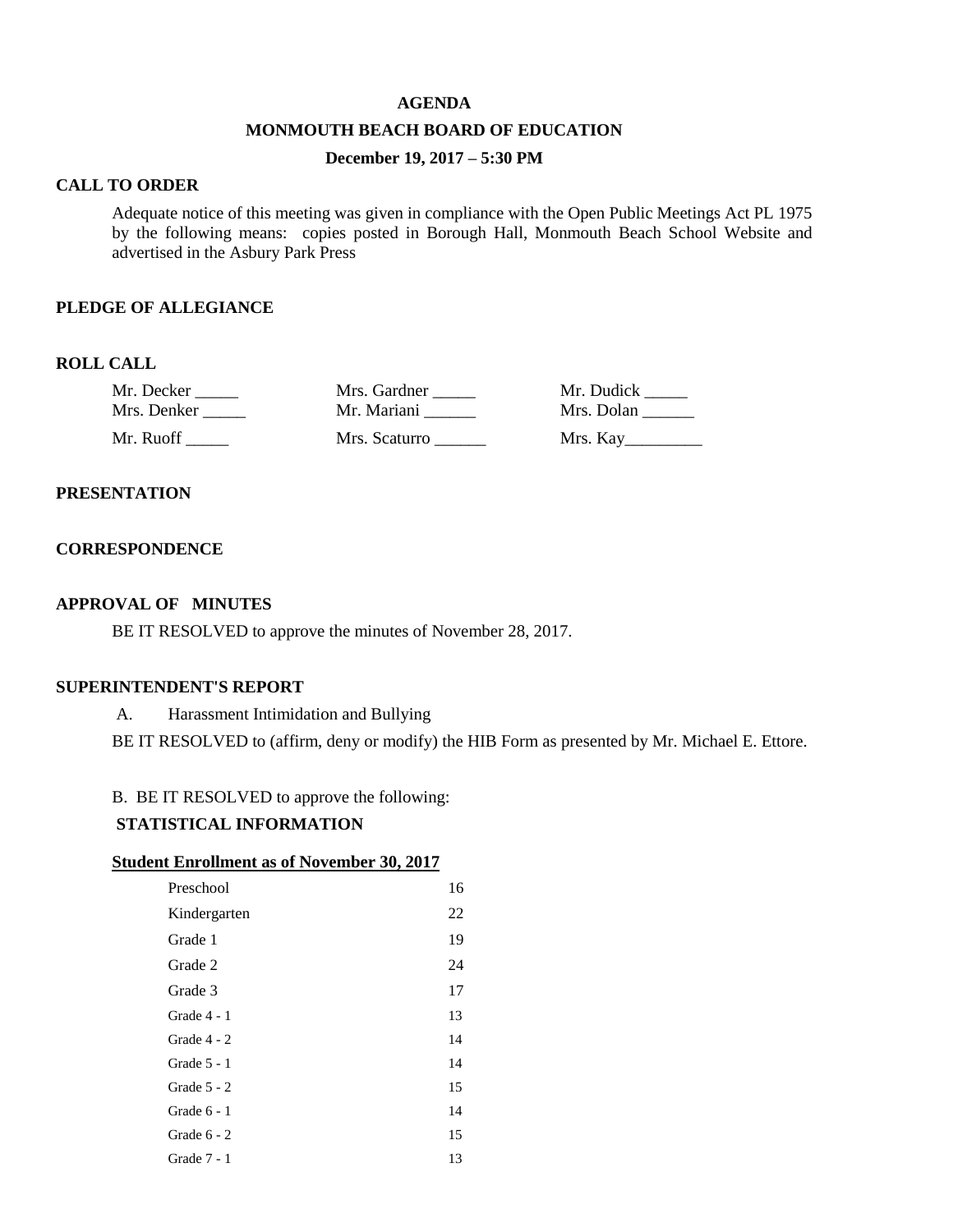| Grade $7 - 2$                            |       | 12        |
|------------------------------------------|-------|-----------|
| Grade $8 - 1$                            |       | 19        |
| Grade $8 - 2$                            |       | <u>19</u> |
|                                          | Total | 246       |
| Special Education (Out of District): 3   |       |           |
| One student in the following placements: |       |           |
| Oceanport Schools (2)                    |       |           |
| Harbor School (1)                        |       |           |
| <b>Student Attendance</b>                |       |           |
| September                                | 98%   | February  |
| October                                  | 97%   | March     |
| November                                 | 94%   | April     |
| December                                 |       | May       |
| January                                  |       | June      |
| <b>Staff Attendance</b>                  |       |           |
| September                                | 98.5% | February  |
| October                                  | 97.5% | March     |
| November                                 | 97.5% | April     |
| December                                 |       | May       |
| January                                  |       | June      |

### Fire Drills

November 3, 2017 at 2:15 p.m. Security Drill Shelter in Place – November 13, 2017 at 10:30 a.m. Shelter in Place – November 30, 2017 at 10:15 a.m.

C. BE IT RESOLVED to approve the Memorandum of Agreement/Understanding for the 2017-2018 school year.

### **PUBLIC DISCUSSION**

In compliance with Open Public Meetings Act PL 1975, Chapter 10:4-12 subsection b, - A public body may exclude the public only from that portion of a meeting at which the public body discusses any matter involving the employment, appointment, termination of employment, terms and conditions of employment evaluation of the performance of promotion or discipline of any specific prospective public officer or employees or current public offer or employee employed or appointed by the public body, unless all the individual employees or appointees whose rights could be adversely affected request in writing that such matter or matters be discussed at a public meeting. As per Board Bylaws, 0167, public participation in Board Meetings, such remarks are to be limited to five minutes duration. The Board of Education, though affording the opportunity for members of the public to comment will not engage and/or make remarks concerning matters of student confidentiality and/or matters of personnel wherein employees of the District have not been given notice of the Board's intent to discuss their terms and conditions of employment. Members of the public are reminded that though they are afforded the opportunity to address the Board, they are not given license to violate the laws of slander. Comments made by members of the public that are not in keeping with the orderly conduct of a public meeting will be asked to yield the floor and if they fail to do so may be subject to charges under New Jersey statues associated with disruption of a public meeting.

### **PTO UPDATE**

**FINANCE**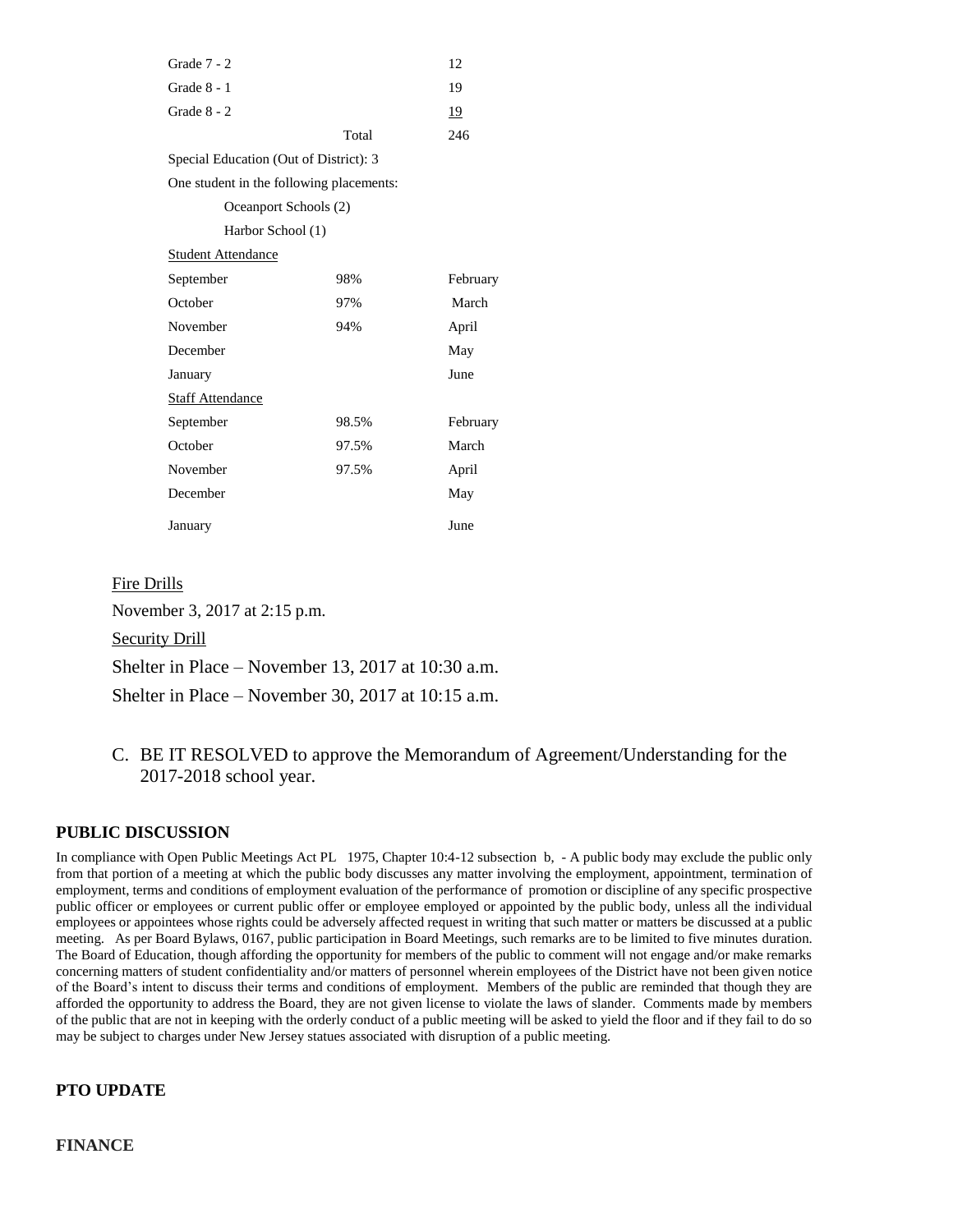### Karen. Dolan, Steve Mariani, Chris Dudick

A. BE IT RESOLVED to approve the following financial report Report of the Board Secretary – November 30, 2017 Cash Balances:

| Fund 10 |               | \$2,773,130.17 |
|---------|---------------|----------------|
| Fund 20 | $\mathcal{S}$ | 48,920.89      |
| Fund 30 | \$            | 52.613.15      |
| Fund 40 | \$            |                |
| Fund 50 | \$            | 3,221.27       |
| Fund 60 | \$            | 26889.66       |

- Reconciliation Report for November
- Monthly transfer report
- December bill list in the amount of \$126,559.50
- Payroll report for November

In accordance with the reports attached:

Pursuant to NJAC 6:l20-2.13(d), I certify as of November 30, 2017, no budgetary line item account has been over expended in violation of NJAC 6:20-22.13 (ad). I hereby certify that all of the above information is correct.

#### Board Certification:

Pursuant to NJAC 6:20-2.3 (e), we certify that as of November 30, 2017 after review of the Secretary's Monthly Report and upon consultation with the appropriate district officials, that to the best of our knowledge, no major account or fund has been over expended in violation of NJAC 6:230-22.13(b) and that

sufficient funds are available to meet the district's financial obligations for the remainder of the fiscal year.

BE IT RESOLVED to approve WJH Engineering to provide services for Elevation Certificate in the amount of \$1,750.

### **PERSONNEL**

Sandi Gardner Chair,

Kathy Denker, Barbara Kay, Kelly Scaturro

BE IT RESOLVED to rescind the following resolutions:

 The extracurricular stipend previously approved for Alison McMahon for the Boston Trip for the 2017-2018 school year.

BE IT RESOLVED to adopt the following resolutions:

 To approve Nancy Pietz as chaperones for the Boston trip under the MBTA Extracurricular Guide for the 2017-2018 school year.

## **CURRICULUM AND INSTRUCTION**

Chair Kathleen Denker Kelly Scaturro, Sandi Gardner, Barbara Kay

- A. BE IT RESOLVED to approve the following teacher workshops/Professional Development days:
	- Rachel Donovan to attend Exceptional Children Conference through NJEA on April 21, 2018 at a cost of \$30.00.
	- Emily Rossi NJMEA Conference technology, curriculum development and teaching students with special needs in music on February 22-24 at a cost of \$170.
- **B.** BE IT RESOLVED to approve Karen Rapella as a substitute teacher for the 2017-2018 school year.